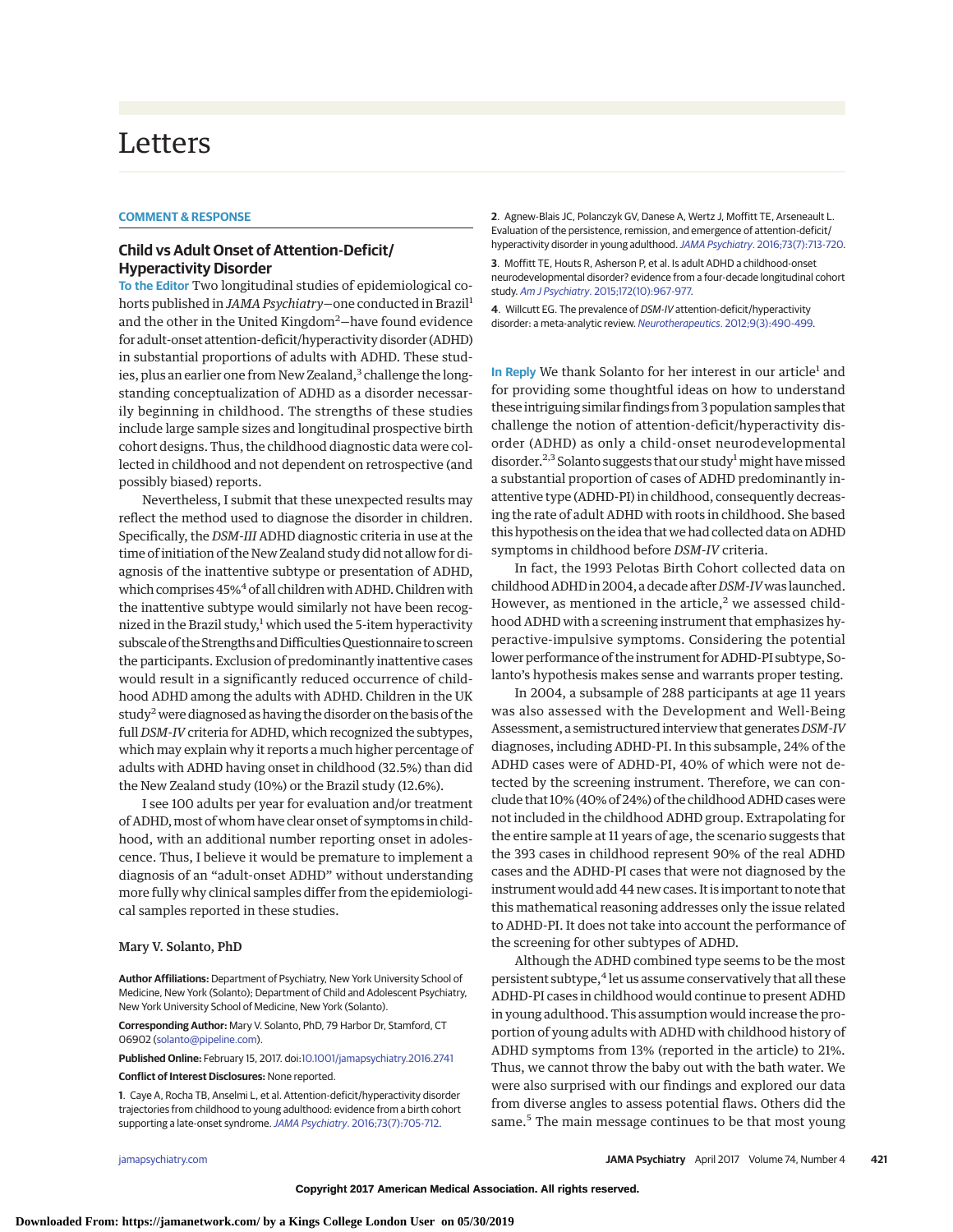adults with the ADHD phenotype do not have a childhood history of significant ADHD symptoms.

Finally, we are in complete agreement with Solanto's proposal that the translation of data from population-based to clinical studies is challenging and that more studies are needed to understand the reasons for this surprising rate of adultonset ADHD cases in population samples. Indeed, a group of researchers interested in this controversial issue has begun to work on numerous data-driven hypotheses.<sup>6</sup>

## Arthur Caye Ana M. B. Menezes, MD, PhD Luis Augusto Rohde, MD, PhD

**Author Affiliations:** Department of Psychiatry, Hospital de Clínicas de Porto Alegre, Universidade Federal do Rio Grande do Sul, Porto Alegre, Brazil (Caye, Rohde); Post-Graduate Program in Epidemiology, Universidade Federal de Pelotas, Pelotas, Brazil (Menezes).

**Corresponding Author:** Luis Augusto Rohde, MD, PhD, Federal University of Rio Grande do Sul, Servico de Psiquiatria da Infancia e Adolescencia, Rua Ramiro Barcelos 1350, Porto Alegre, Rio Grande do Sul 90035-003, Brazil [\(lrohde](mailto:lrohde@terra.com.br) [@terra.com.br\)](mailto:lrohde@terra.com.br).

#### **Published Online:** February 15, 2017. doi[:10.1001/jamapsychiatry.2016.2782](http://jama.jamanetwork.com/article.aspx?doi=10.1001/jamapsychiatry.2016.2782&utm_campaign=articlePDF%26utm_medium=articlePDFlink%26utm_source=articlePDF%26utm_content=jamapsychiatry.2016.2782)

**Conflict of Interest Disclosures:** Dr Rohde reports receiving honoraria for serving on the speakers' bureau/advisory board and/or acting as a consultant for Eli-Lilly, Janssen-Cilag, Novartis, and Shire in the last 3 years; receiving authorship royalties from Oxford Press and ArtMed; and receiving travel awards for participating in the 2014 American Psychiatric Association and 2015 World Federation of ADHD annual meetings from Shire. The ADHD and juvenile bipolar disorder outpatient programs chaired by him received unrestricted educational and research support from the following pharmaceutical companies in the last 3 years: Eli-Lilly, Janssen-Cilag, Novartis, and Shire. No other disclosures were reported.

**Funding/Support:** This work was partially supported by research grants from the National Council for Scientific and Technological Development, Brasilia, Brazil, and the Hospital de Clinicas de Porto Alegre, Porto Alegre, Brazil. This article is based on data from the study Pelotas Birth Cohort (1993) conducted by the Postgraduate Program in Epidemiology at Universidade Federal de Pelotas with the collaboration of the Brazilian Public Health Association. The Wellcome Trust supported the 1993 birth cohort study through grant 086974 /Z/08/Z from the program titled "Implications of Early Life and Contemporary Exposures on Body Composition, Human Capital, Mental Health, and Precursors of Complex Chronic Diseases in Three Brazilian Cohorts (1982, 1993, and 2004) ." The European Union, National Support Program for Centers of Excellence, the Brazilian National Research Council, and the Brazilian Ministry of Health supported previous phases of the study.

**Role of the Funder/Sponsor:** The funding sources had no role in the preparation, review, or approval of the manuscript, or the decision to submit the manuscript for publication.

**1**. Caye A, Rocha TB, Anselmi L, et al. Attention-deficit/hyperactivity disorder trajectories from childhood to young adulthood: evidence from a birth cohort supporting a late-onset syndrome. JAMA Psychiatry[. 2016;73\(7\):705-712.](https://www.ncbi.nlm.nih.gov/pubmed/27192050)

**2**. Moffitt TE, Houts R, Asherson P, et al. Is adult ADHD a childhood-onset neurodevelopmental disorder? evidence from a four-decade longitudinal cohort study. Am J Psychiatry[. 2015;172\(10\):967-977.](https://www.ncbi.nlm.nih.gov/pubmed/25998281)

**3**. Agnew-Blais JC, Polanczyk GV, Danese A, Wertz J, Moffitt TE, Arseneault L. Evaluation of the persistence, remission, and emergence of attention-deficit/ hyperactivity disorder in young adulthood. JAMA Psychiatry[. 2016;73\(7\):713-720.](https://www.ncbi.nlm.nih.gov/pubmed/27192174)

**4**. Caye A, Spadini AV, Karam RG, et al. Predictors of persistence of ADHD into adulthood: a systematic review of the literature and meta-analysis. [Eur Child](https://www.ncbi.nlm.nih.gov/pubmed/27021056) Adolesc Psychiatry[. 2016;25\(11\):1151-1159.](https://www.ncbi.nlm.nih.gov/pubmed/27021056)

**5**. Faraone SV, Biederman J. Can attention-deficit/hyperactivity disorder onset occur in adulthood? JAMA Psychiatry[. 2016;73\(7\):655-656.](https://www.ncbi.nlm.nih.gov/pubmed/27191055)

**6**. Caye A, Swanson J, Thapar A, et al. Life-span studies of ADHD: conceptual challenges and predictors of persistence and outcome. Curr Psychiatry Rep. In press.

**In Reply**Solanto askswhether the exclusion of inattentive symptoms in childhood—based on *DSM* criteria at the time of study inception—resulted in a reduced occurrence of childhood attention-deficit/hyperactivity disorder (ADHD) among adults with ADHD in 2 recent longitudinal epidemiological cohort studies from Brazil<sup>1</sup> and New Zealand,<sup>2</sup> possibly artificially inflating rates of the newly observed group of late-onset ADHD.

Our study, $3$  using data from a contemporary longitudinal cohort in the United Kingdom, also reports a high rate of late-onset ADHD among the population of adults with ADHD (68%). However, we did not identify an excess of inattentive vs hyperactive/impulsive symptoms inchildhood among individuals with late-onset ADHD: Table 1 of our article<sup>3</sup> indicates that late-onset individuals had an average of 1.7 inattentive symptoms in childhood compared with 2.4 hyperactive/impulsive symptoms. Additionally, eFigure 1 in the Supplement to our article<sup>3</sup> illustrates that the distribution of inattentive symptoms was very similar to that of hyperactive/impulsive symptoms at age 12 years among the late-onset ADHD group. This distribution is similar to that of participants who never met diagnostic criteria for ADHD (than to those with persistent or remitted ADHD). This suggests that in childhood, inattentive symptoms do not appear to be overrepresented among those with lateonset ADHD at age 18 years.

The question remains whether Dunedin Study cohort memberswhowere diagnosed as having ADHD in their 30s, but never diagnosed as having it as children, might have had inattentive subtype when young. Could their condition have gone undiagnosed in childhood because the then-current *DSM* lacked an inattentive subtype? This possibility is intriguing but unlikely to explain adult-onset cases in the Dunedin Study. There are 3 lines of evidence. First, Dunedin Study adult-onset ADHD cases performed normally on all childhood neuropsychological tests and therefore had no evidence of attentional deficits that typify childhood ADHD.<sup>2</sup> Incidentally, the adult-onset cases also performed normally on adult attention tests, including a continuous-performance test of attentional vigilance and the Wechsler Working Memory index. Second, the adult-onset cases did not meet diagnostic criteria in childhood according to *DSM*-*III*, which, in addition to impulsivity/hyperactivity criteria, required the child meet at least 3 of 5 inattention criteria. Figure 3 of the article<sup>2</sup> showed adult-onset ADHD cases lacked symptoms in childhood. In addition to the diagnosis of "ADD with Hyperactivity" (314.01), *DSM-III* included a diagnosis of "ADD without Hyperactivity" (314.00), which the study made if criteria were met. Third, in the 1980s, the Dunedin Study was among the first to report a syndrome of inattention separable from hyperactivity in a series of articles that helped push *DSM-IV* to include the inattentive subtype.<sup>4,5</sup> Thus, the cohort included children who had a primary inattentive presentation, but these were not the same individuals who emerged with adult-onset ADHD.

Solanto calls for caution with implementing a new "adultonset ADHD" diagnosis. We agree and also believe that more research is needed to better understand the heterogeneity in the population of young adults with ADHD identified in these recent population-based longitudinal studies. We need further research not only to clarify the differences between